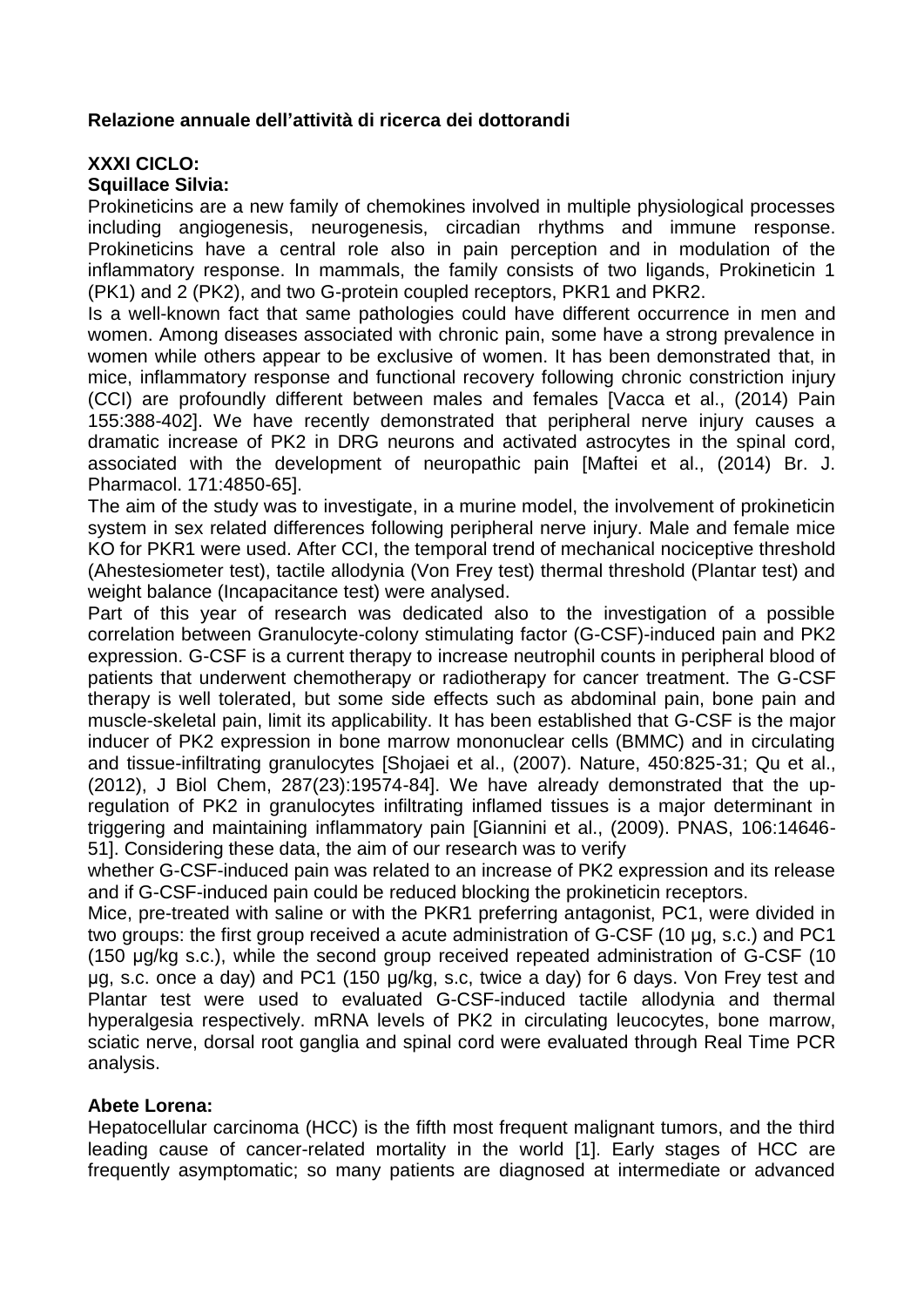stages, when therapies are less effective. Currently, the HCC-response to the conventional chemotherapy is poor, and, when

possible, surgical resection seems to be the only effective therapeutic approach.

Doxorubicin represents one of the most commonly drug used in cancer chemotherapy, but at highest tolerable doses it results in severe toxicity (cardiac, hematological, gastrointestinal etc.) [1]. Also cisplatin is active against several types of cancer; however, the use in therapy is limited due to adverse reactions and resistance development [2]. Recently, sorafenib, an orally-available kinase inhibitor, is the only drug approved by FDA to treat HCC, although its beneficial effects (inhibition of tumor progression and enhancement of overall survival) are rather modest [3].

HCC is characterized by the development of multidrug resistance (MDR), in which cancer cells become quickly insensitive to a variety of structurally and mechanistically related and unrelated antitumor drugs [4]. The over-expression of ATP-binding cassette (ABC) transporters seems to be one of the key events involved in MDR, due to their ability to efflux the anticancer drugs from the cell, so hindering the chemotherapy effectiveness. Thereafter, using ABC-transporter inhibitors, which can synergistically act with anticancer drugs, appears a promising approach for restoring the sensitivity of resistant liver cancer cells to chemotherapy. It also represents an interesting strategy for reducing the adverse effects of chemotherapy [5]. Compounds able to increase the anticancer effect of a chemotherapeutic are defined as chemosensitizers. A lot of natural compounds (including flavonoids, carotenoids, and alkaloids) have been found to possess in vitro chemosensitizing properties, particularly by inhibiting the ABC-transporters [6]. Nevertheless, some of them are only weakly effective in vivo or produce severe side effects. In this context, searching for alternative chemosensitizing compounds represents an important goal for overcoming liver cancer.

In the present research project, the natural sesquiterpenes β-caryophyllene (CRY) and βcaryophyllene oxide (CRYO) will be investigated for their potential chemotherapeutic and chemosensitizing properties against liver cancer. These compounds are known to possess interesting protective properties, including analgesic, anti-inflammatory, genoprotective and antiproliferative [7].

Furthermore, preliminary evidences suggest that CRYO modulates some molecular pathways involved in the proliferation of cancer cells [8, 9]. Considering that a poor watersolubility represents the major limit to the application of these sesquiterpenes in therapy, identifying a suitable pharmaceutical form for increasing their bioavailability has been focused as a second major objective of this research.

# **Cristina Anna Gallelli:**

Oleoylethanolamide (OEA) is a gut-derived satiety signal released from enterocytes upon the ingestion of dietary fat. The anorexigenic effect of OEA requires the activation of peroxisome proliferator-activated-receptor-alpha (PPAR-alpha) and is associated with the induction of c-Fos in several brain areas involved in the control of food intake such as the nucleus of the solitary tract (NST), the area postrema (AP) and the hypothalamic paraventricular (PVN), supraoptic (SON) and tuberomammillary (TMN) nuclei. In both PVN and SON, c-Fos mRNA is increased in neurons expressing oxytocin (OXY), whose activation is paralleled by increased OXY neurosecretion and elevated circulating OXY levels, and appears to be regulated by the histaminergic projections from the TMN.

It has been recently demonstrated that OEA stimulates c-Fos expression in specific subnuclei of the NST and strongly activates neurons of the AP. Studies in AP lesioned rats suggest an involvement of this area in the control of food intake and body weight and demonstrated its role in mediating the effects of different peripheral signals. The AP lacks a functional blood-brain barrier (BBB) by virtue of its lack of tight junctions and the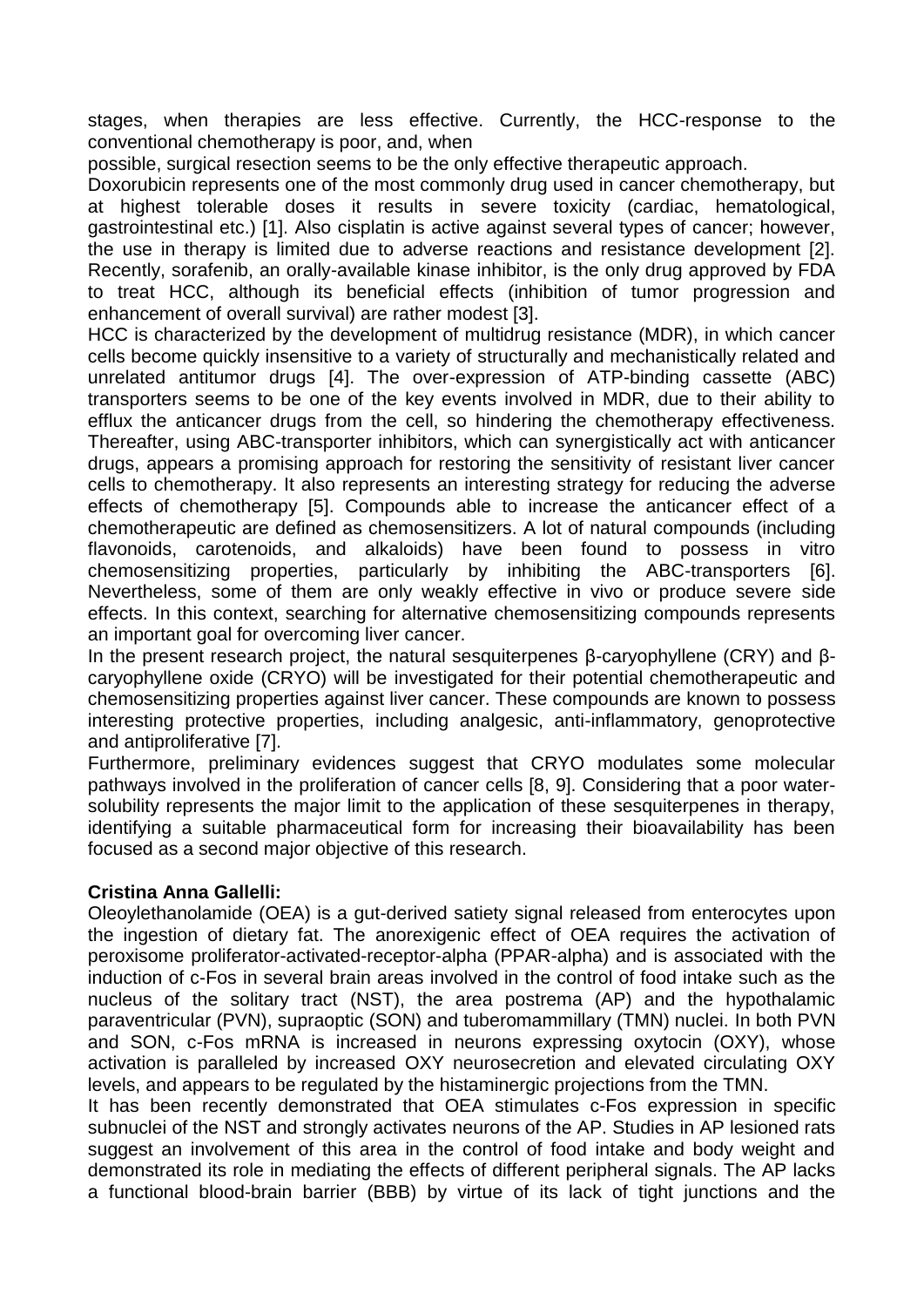presence of fenestrated capillaries, therefore circulating peptides and other physiological signals have direct access to neurons of the AP. This led us to hypothesize a possible pathway through which the OEA signal can reach the central nervous system (CNS), thus directly activating the AP.

The main aim of this project was to evaluate the way by which OEA can reach the CNS from periphery, in order to better investigate the mechanism of action of this endogenous lipid compound.

## **Gigli Stefano:**

Colon Cancer (CC) is one of the most common form of neoplasia worldwide and represents the second tumor for incidence and mortality in Italy. Several studies suggested a close correlation between CC and a state of intestinal chronic inflammation, as putative cause of epithelial cell mutations leading to the carcinogenic development. Indeed, it has been shown that patients affected by inflammatory bowel diseases (IBD), such as Chron's disease (CD) and ulcerative colitis (UC), exhibit an increased incidence of CC resulting in a marked sensitiveness to tumorigenic drift due to their long-standing condition of chronic inflammation. The enteric nervous system (ENS) displays a critical role in the gut homeostasis, motility and fluid secretions. Moreover, among the cellular populations composing ENS, enteric glial cells (EGCs) are involved in the onset and perpetuation of intestinal inflammation condition thus actively participating to CC development. Once activated, EGCs are able to release proinflammatory cytokines and cellular mediators, such as S100B and nitric oxide (NO), which support the intestinal inflammatory state and, on other hand, induce epithelial proliferation and neovascularization. In particular, S100B is a calcium binding protein over-released by EGCs activated and represents an ideal bridge between intestinal chronic inflammation and the carcinogenic drift. Indeed, this protein is capable to inhibit tumor suppressor p53 itself and accumulates at RAGE (receptor for advanced glycation end-products) in micromolar concentrations, activating downstream NF-κB thus promoting the transcription of proinflammatory cytokines and inducible nitric oxide synthase (iNOS) protein. In this context, it becomes clear that compounds able to modulate EGCs activation and, consequently, reducing S100B release, may represent interesting candidates to prevent the outbreak of colon adenocarcinoma. Aim of this project is to evaluate the implication of enteric glia in the intestinal chronic inflammation and, consequently, in the tumorigenic drift through in vitro and ex vivo experimental models, in order to both amplify the current knowledge about the ENS and EGCs involvement in neoplastic onset from intestinal chronic inflammation and to identify new innovative therapeutic targets against CC.

### **JUSTYNA BARBARA KOCZWARA:**

Oleoylethanolamide (OEA) is a lipid messenger synthesized in the upper portion of the gut. It has been demonstrated that, if administered intraperitoneally (i.p.) in animals,OEA leads to a decrease in food intake (increased intermeal interval, increased latency to eat and decreased meal size) and to the activation of brain areas involved in the control of food intake, such as the nucleus of the solitary tract (NST), the area postrema (AP) and the hypothalamic paraventricular (PVN) and supraoptic (SON) nuclei.

However, the mechanism through which OEA-mediated satiety signal reaches the central nervous system (CNS) is poorly understood. It has been hypothesized that OEA may activate afferent fibers of the vagus nerve, that represents one of the most important connections between the gut and the CNS. To investigate the role of the vagus nerve in the mechanism of action of OEA, several experiments have been performed and demonstrated that both after the lesion of afferent fibers by using the neurotoxin capsaicin and the removal of the subdiaphragmatic branches (both afferent and efferent) of the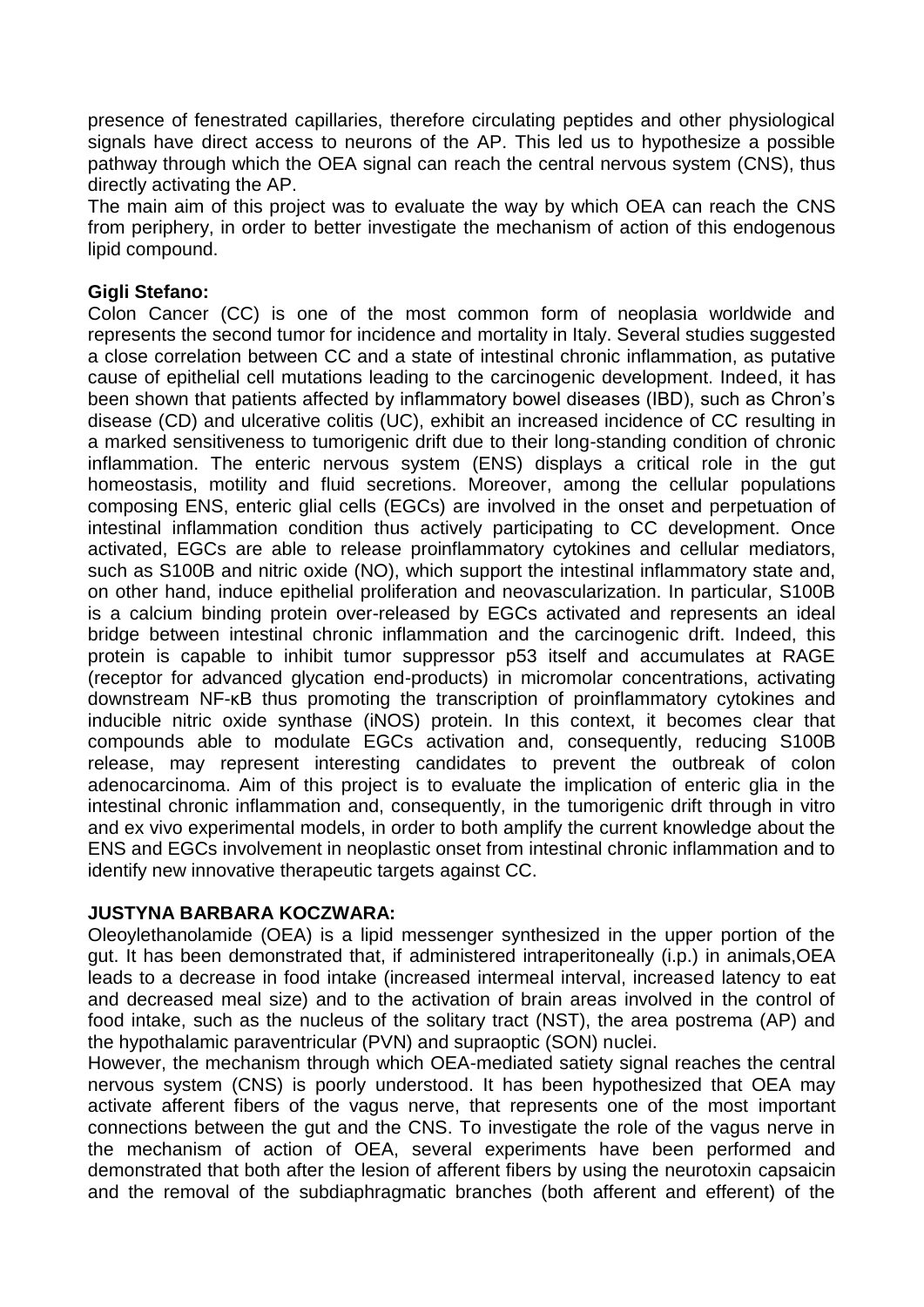vagus nerve, OEA's satiety effect is completely abolished. However, since capsaicin is toxic for non-myelinated fibers, it is not selective for vagal afferent fibers; in addition, the total subdiaphragmatic vagotomy causes many side effects due to the removal of vagal efferent fibers (e.g. impairment of gastric emptying), that may compromise feeding behavior.

## **Saponaro Angelo:**

A through preoperative assessment of neuroendocrine, metabolic and emotional status could predict the level of emotional distress either for surgeons and patients. Currently, the potential for stress-induced damage is primarily based on the theoretical (obvious) side effects of stress. In fact, we use the word "stress" to describe the feeling of being overwhelmed by the psychophysical stress-induced challenges of daily life; this feeling may be highly adaptive from an evolutionary point of view because it allows us to cope with similar circumstances in the future. For the sake of brevity and to avoid delving too far into the details of the evolution of the concept of stress that has occurred over the past few centuries, we will refer to the modern and very comprehensive proposal that was put forth by Bruce McEwen to explain the complexity of the stress response. This proposal can be synthesized by the expressions "to be stressed" and "to be stressed out", which distinguish good stress challenges from bad stress challenges. According to McEwen's proposal, the pathophysiology of the stress response can be described by the concept of allostasis, which is the process of achieving stability (or homeostasis) through physiological or behavioral change. Allodynamic processes can be adaptive in the short term (allostasis) and maladaptive in the long term (allostatic load). The identity of the factors that determine the threshold between adaptive and maladaptive responses to stressors remains an open question for researchers in the field of psychopathology; this question highlights the need to search for predictive biomarkers of the risk of developing stress-related diseases. The measures used as subclinical indicators of hypothalamic-pituitary-adrenal (HPA) axis and sympathetic adrenomedullary system (SAM) activity during pathophysiological stress responses require additional and definitive validation.

# **XXX CICLO:**

### **Fusco Ilaria:**

Inflammation is a process that involves the synthesis/release of pro-inflammatory mediators, such as cytokines and chemokines. In periphery, the main cells that are producing these soluble mediators are neutrophils and monocytes/macrophages, whereas in central nervous system (CNS) are microglia and astrocytes.

Nowadays, among the mediators responsible of inflammatory processes we can include a new family of chemokines named Bv8/Prokineticins (Prokineticin 1 and 2 (PK1 and PK2)) whose members activate two G protein-linked receptors named PKR1 and PKR2 distributed in both peripheral and central nervous system. PKR1 is mainly distributed in the peripheral tissues (such as intestinal tract, cardiac cell, endothelial cell and neutrophils), while PKR2 in CNS (such as cortex, hippocampus, striatum, thalamic and hypothalamic, amygdala and suprachiasmatic nucleus); therefore the PKs are involved in numerous biological function as immune response, pain perception, circadian rhythms, angiogenesis and haematopoiesis.

Our group already demonstrated that PK2 plays a role in inflammation and neuroinflammation: PK2 is highly up-regulated in inflamed tissues associated with infiltrated neutrophils and was demonstrated to be a major determinant in triggering inflammatory pain (Giannini et al., 2009). PK2 is also an insult-inducible endangering mediator for cerebral ischemic injury. Indeed, PK2 mRNA expression is up-regulated by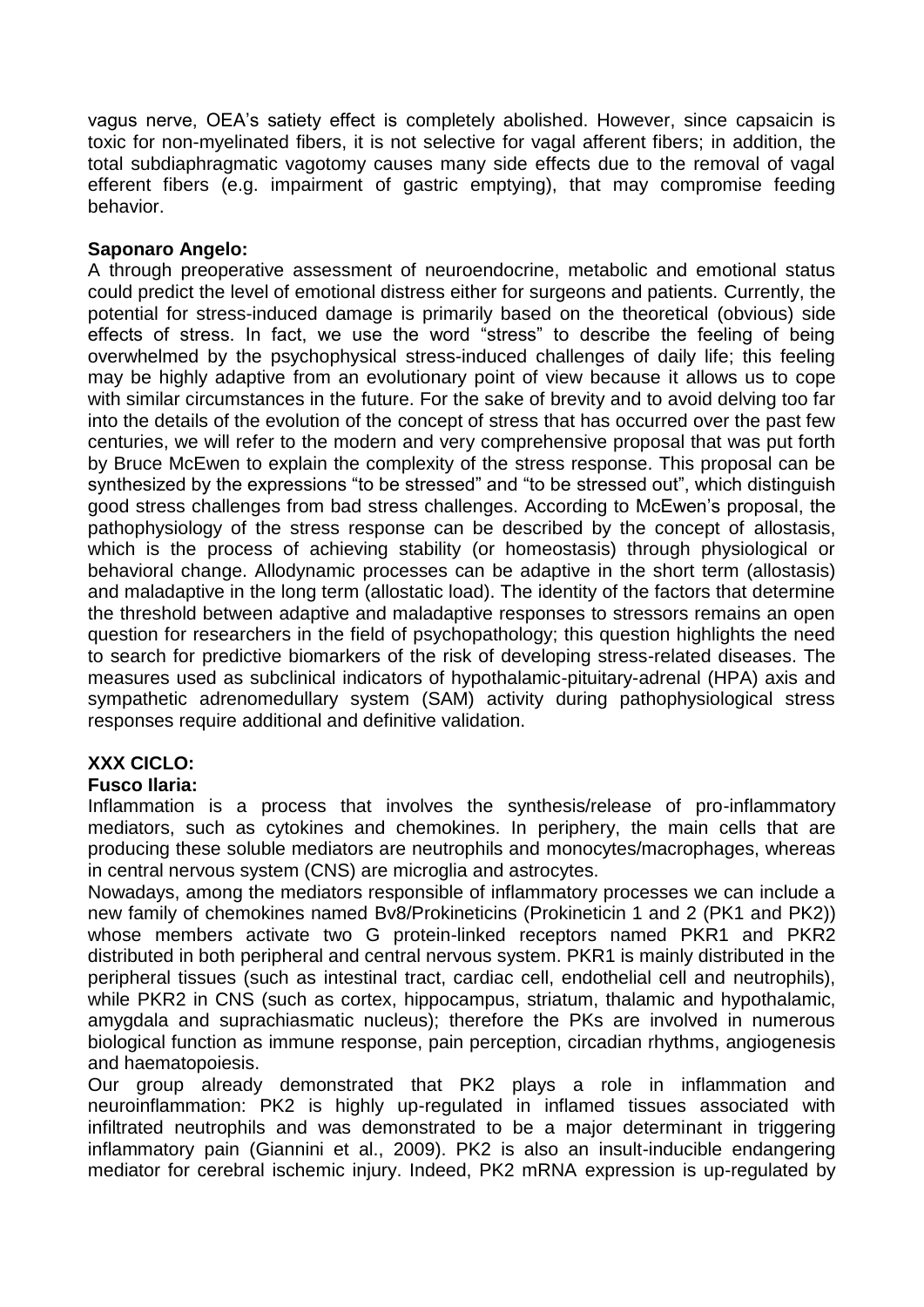several pathological stressors including hypoxia, reactive oxygen species (Cheng et al., 2012) and excitotoxic glutamate (Landucci et al., 2016).

Recent evidence from our laboratory demonstrated that modulation of Prokineticin system could be a general response to Amyloid beta (Aβ)1-42 injury in primary cortical cultures (CNs) (Severini et al., 2015): indeed, mRNA and protein levels of PK2, PKR1 and PKR2 are significantly increased after Aβ treatment and only the PK2 increase is reduce by PC1 treatment (a non-peptide antagonists of PKRs).

Based on this premise, I principally spent my second year of PhD learning and employing immunofluorescence and western blot assays for the evaluation of Prokineticin system in an animal model of Aβ-induced toxicity.

#### **Marcelli Serena:**

Alzheimer's disease (AD) is a severe progressive neurodegenerative condition, recognized as the most common cause of chronic dementia among the ageing population. It is typically characterized by loss of synaptic connections, leading to a gradual but irreversible decline of cognitive and behavioural functions.

Intracellular neurofibrillary tangles composed of hyperphosphorylated tau proteins and extracellular senile plaques of aggregated Aβ peptides are AD histopathological hallmarks, mostly found in fronto-temporal lobes, entorhinal cortex, amygdala and hippocampus of affected AD patients (Holtzman et al. 2011; Serrano-Pozo et al. 2011).

Recent studies claimed "synaptopathy" as a putative culprit at the basis of AD. Accordingly, synaptic dysfunction seems to be one of the first neuronal defects at the onset of AD, associated with a compromised neurotransmission that leads to synaptic loss and progressive neuronal death. In addition, the dysregulation of Ca2+ homeostasis has also been associated with neuritic dystrophy and dendritic spine loss in response to Aβ insult. Consequently, Ca2+ leakage from ER and the subsequent excitotoxic events might be potentially responsible for the presynaptic dysfunction occurring at the very early stages of AD synaptopathy (Sheng et al. 2012).

On the other hand, the fine regulation of post-translational modifications (PTMs) appears increasingly critical in the functional physiology of the nervous system, given their contribution to synaptic communication, homeostatic modulation and general brain functioning. So far, most of the AD key players are known to be modified by PTMs during the disease progression, apparently contributing to their physiological alteration.

In the frame of this emerging field of scientific research, the focus of our project is to investigate how and to what extent the homeostatic dysfunction of PTMs might contribute to the arising of pathological conditions, with particular concern to the cognitive alteration and synaptic neurodegeneration observed in AD.

Among the PTMs, SUMOylation is currently the most reported in literature as potentially involved in the etiopathogenesis of AD, interestingly endowed with a newfound role at synaptic level during AD onset and progression (Sarge et al. 2011; Lee et al. 2013).

Consequently, SUMO modification of fundamental AD proteins like AβPP, tau, BACE1 and GSK3β is nowadays largely studied (Martins et al. 2016). Increased levels of global SUMOylation were detected in APP overexpressing mice (Yang et al. 2012) as well as in Tg2576 animals at 3 (onset of the pathology) and 6 (early stage) months of age with respect to age-matched controls (Nisticò et al. 2014).

Under a clinical prospective, moreover, post-mortem brain specimens from AD patients reported altered levels of SUMOylation and SUMO-related proteins expression, especially in the hippocampus.

We preliminarily found that presynaptic protein SUMOylation was able to modulate synaptosomal glutamate release and calcium influx, thereby intervening in synaptic functionality (Feligioni et al., 2009). We consequently hypothesize that an eventual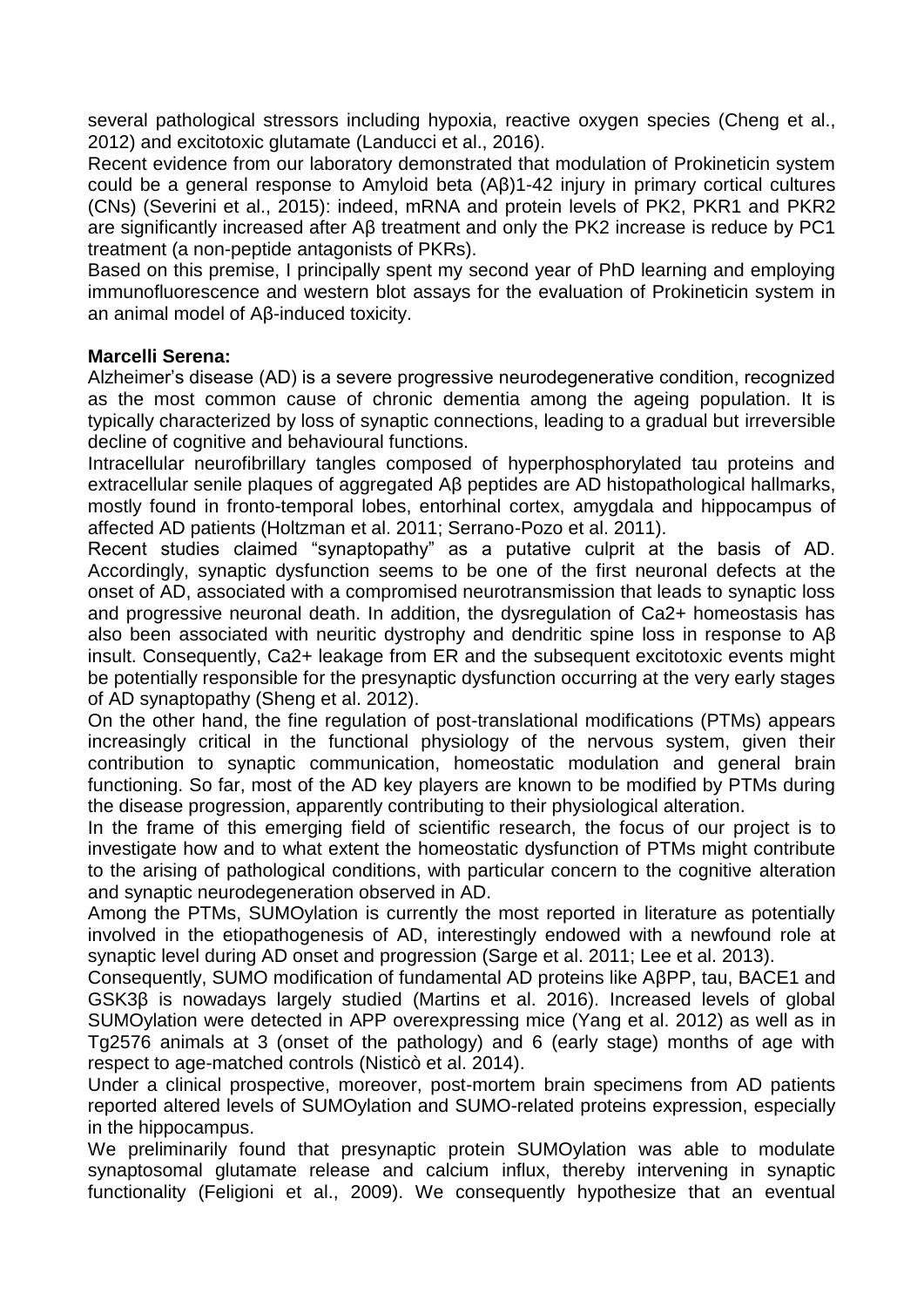unbalance in SUMO/deSUMOylation processes could alter specific intracellular signalling pathways and basal synaptic transmission, possibly promoting AD pathogenesis. In this scenario, we have targeted the modulation of neuronal protein SUMOylation by manufacturing two peptide-like tools that laid the foundation for a novel potential clinical avenue in AD therapy.

## **Reggi Raffaella:**

Based on the role of oxidative stress and dietary habits in the onset of many diseases, many supplements have been marketed. Those containing catechins and flavonoids are very interesting in relation to their potential effect on uricemia and in relation to interaction with prebiotic and probiotic substances.

Wheat germ has a high contents of proteins proteins, lipids, sugars and minerals, as well as tocopherols (vitamin E), B-group vitamins, carotenoids, flavonoids, phytosterols and policosanols (Fardet, A. 2010. New hypotheses for the health-protective mechanisms of whole-grain cereals: What is beyond fibre? Nutrition Research Reviews 23:65–134).

The aim of this study is to evaluate the antioxidant capacity of different fractions extracted from wheat germs by using different polarity solvents, in relation to antioxidant markers.

0.5 mm grained wheat germs and after SC-CO2 were used for the extraction by PLE. The efficiency of the extraction procedures was assessed, applying a systematic evaluation of antioxidant potential by measuring extract properties using several assays.

The supercritical carbon dioxide extraction/fractionation was used for the isolation of lipophilic fraction from the grained wheat germ and then using of multistep pressurized liquid extraction/fractionation for the isolation of higher polarity fractions (Acetone, methanol and water).

In order to do the evaluation of antioxidant presence, we want to study in vitro the antioxidant activity, radical scavenging capacity , using PLIR Method.

This pilot study will be useful for designing studies in acute and / or chronic greater sampling , which also take into account inflammation and immunological markers. The results of this pilot study will be also useful for designing in vitro studies to evaluate the mechanisms of action .

### **Tittone Francesca:**

The second year of my PhD program was focused on the new disease-modifying drugs developed for treating Cystic fibrosis (CF).

CFTR modulators are designed to treat the underlying cause of cystic fibrosis by targeting the CFTR protein defect. Small pharmacologic agents that target defects in CFTR gating, processing, and synthesis have undergone rigorous preclinical evaluation over the past decade and include CFTR potentiators, correctors, and translational read-through agents, respectively.

CFTR read-through agents promote the ribosomal "read-through" of premature termination codons (PTCs) in CFTR mRNA. The first read-through agents examined in CF were aminoglycoside antibiotics, which are commonly used in cystic fibrosis to treat Gram negative bacteria infections, such as Pseudomonas aeruginosa. Aminoglycoside antibiotics such as gentamicin are capable of inhibiting ribosomal "proofreading" by binding to the decoding site of rRNA. This reduces the fidelity of the codon-anticodon pairing and permits the erroneous addition of an amino acid to the polypeptide chain at the site of the PTC, allowing translation to continue to the end of the gene. Unfortunately, high systemic levels of gentamicin, which can cause serious renal toxicity and ototoxicity, are needed to induce translational read-through. Consequenlty, high throughput screening was performed in order to identify more potent, orally bioavailable, non-toxic alternatives to aminoglycosides that are capable of selective read-through of PTCs in cystic fibrosis and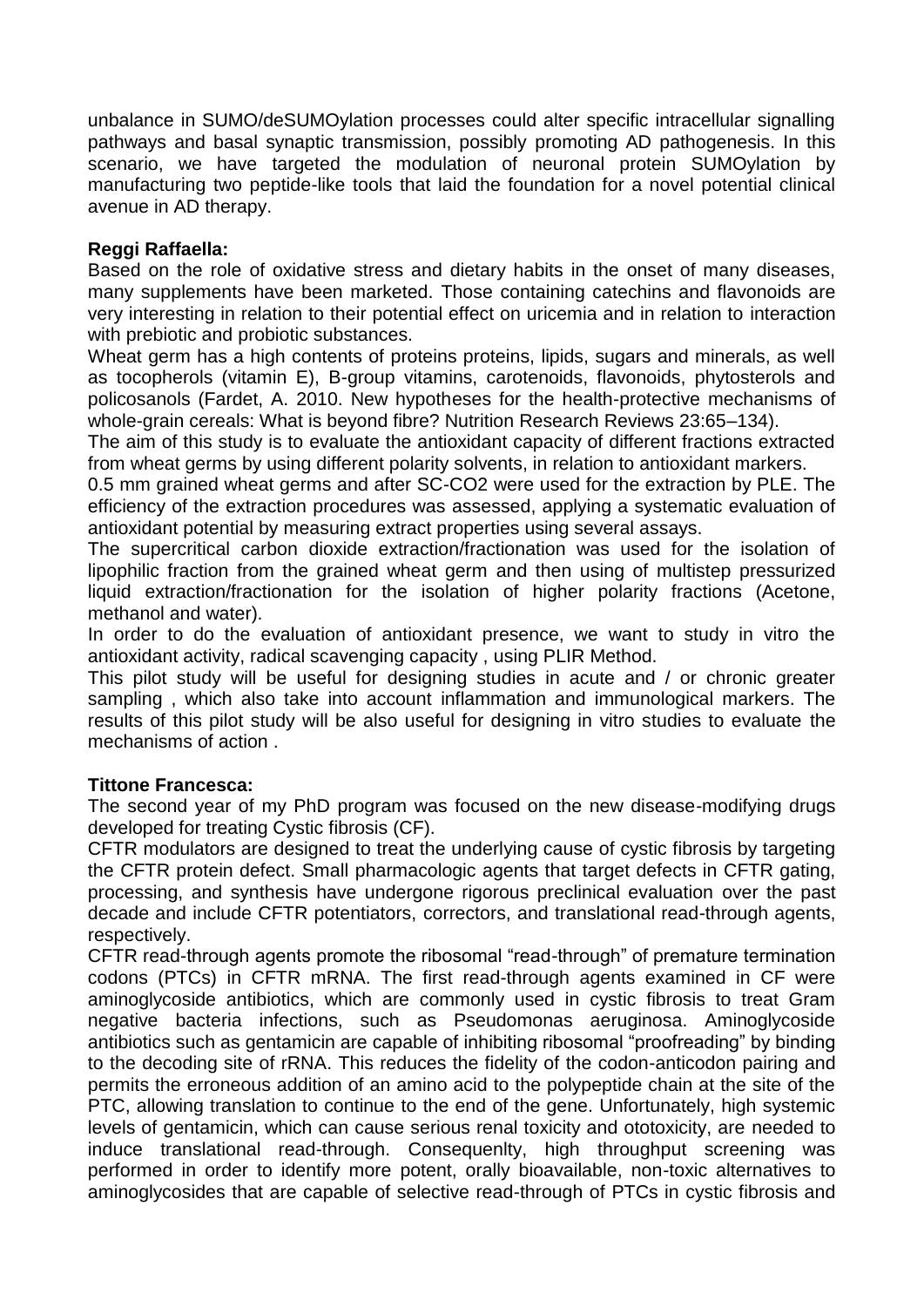other genetic disorders characterized by nonsense mutations (such as Duchenne muscular dystrophy and Hurler's disease). Ataluren (formerly PTC124) was identified as a lead candidate after medicinal chemistry optimization. The compound has no structural similarity to aminoglycosides or other clinically developed drugs. PTC124 promoted dystrophin production in primary muscle cells from humans with Duchenne muscular dystrophy and a mouse model expressing dystrophin nonsense alleles. Subsequent in vivo experiments found that PTC124 could suppress the G542X nonsense mutation in a cystic fibrosis mouse model expressing the human CFTR-G542X transgene, restoring CFTR expression and function. Currently, a phase III clinical trial of Ataluren in cystic fibrosis patients with nonsense mutations is ongoing.

### **Bove Maria:**

In the past decade, we have been facing a dramatic increase in the prevalence of depression. This made mandatory the research of risk factors for the development of depressive symptoms; between them, dietary and genetic factors play a key role. Indeed, diet composition seems to be strongly correlated with depressive symptoms, both positively and negatively. In this regard, the first aim of this project has been to investigate the neurochemical and behavioural effects of n-3 and n-6 polyunsaturated fatty acids (PUFA) enriched diets in adult rats, fed lifelong with the same diet. Results showed that an improper n-6 PUFA diet consumption can be detrimental, increasing depressive-like behaviour and altering neurochemical parameters involved in the development of depressive disorders, while n-3 PUFA enriched diet seems to be protective towards stress and depressive-like symptoms.

Moreover, emerging evidence suggests a potential role of soluble Beta amyloid 1-42 (Aβ1- 42) peptide in the development of depression. To systematically investigate this possibility, adult rats, fed with the diets described above, received an Aβ1-42 intracerebroventricular (icv) injection in order to evoke a depressive-like state. Results confirmed the negative role of n-6 PUFA overconsumption and the beneficial effects of n-3 PUFA use.

On the other hand, genetic determinants must be taken into account to deeply understand the pathogenesis of depressive symptoms. For this purpose, a new behavioural paradigm to study the social withdrawal with relevance to depressive disorders will be implemented and validated. In particular, genetic mouse models for human candidate genes associated with neuropsychiatric disorders will be studied at the level of social group behavioural dynamics.

# **Cavaliere Arturo:**

Background: Le patologie dermatologiche autoimmuni sono caratterizzate da una condizione di stress ossidativo talvolta associata ad una ridotta resistenza alle infezioni. Il Peroxidation of Leukocytes Index Ratio (PLIR) è un test che misura il rapporto tra la resistenza dei leucociti ad uno stress ossidativo esogeno e la loro capacità funzionale di burst ossidativo in seguito ad attivazione. Per questi motivi risulta interessante analizzare il PLIR in pazienti con psoriasi ed in particolare in quelli in trattamento con immunosoppressori substrati delle MDR (come gli inibitori della calcineurina) e farmaci biologici (anti-TNF- ).

Obiettivo: Gli obiettivi principali dello studio sono il confronto sano-patologico e la valutazione della correlazione tra PLIR e markers diagnostici e di prognosi. Obiettivi secondari sono il confronto PLIR pre e post trattamento farmacologico e tra trattamenti alternativi, il confronto PLIR con la valutazione del burst ossidativo mediante diidrorodamina 123 (DHR123) e la correlazione tra PLIR e markers di sindrome metabolica.